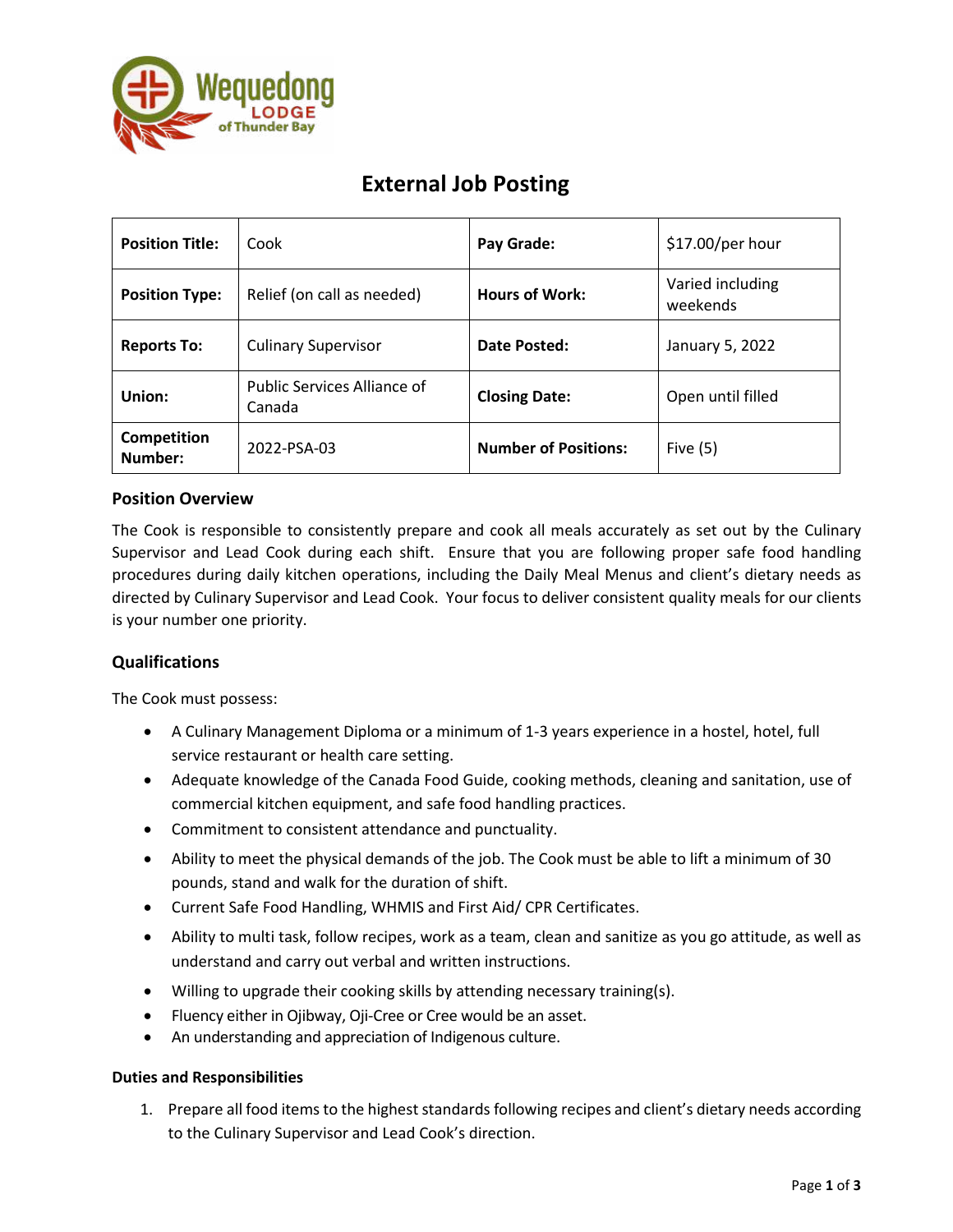

- 2. Prepare, package and plate menu items as set out by the Culinary Supervisor.
- 3. Maintain food quality and portion control served to clients, and ensure hot food served hot, cold served cold.
- 4. Document daily meals served in the kitchen logbook and maintain product quality and timing during preparation of meals and meal periods.
- 5. Ensure documentation is maintained for the number of meals served to clients on a daily basis.
- 6. Adhere to Safe Food Handling procedures and follow HACCP (Hazard Analysis Critical Control Point)
- 7. Review the Information from the Database daily and communicate any changes or concerns to Culinary Supervisor or Lead Cook.
- 8. Assist in maintaining kitchen inventory which includes food, cleaning and operating supplies, dishes, utensils etc. and advise the Culinary Supervisor of items needed.
- 9. Maintain cleanliness and health and safety standards in each work area.
- 10. Ensure daily, monthly and bi-annual cleaning schedules are thoroughly completed as directed by Culinary Supervisor or Lead Cook.
- 11. Ensure all daily | weekly Kitchen Systems and Checklists are completed and documented.
- 12. Advise Culinary Supervisor of any maintenance and repair needs immediately.
- 13. When receiving an order, ensure proper receiving practices, proper rotation of perishable and non perishable inventory is completed. Ensure food safety guidelines are adhered to on a first in first out basis (FIFO).
- 14. Participate in monthly meetings as directed by Culinary Supervisor.
- 15. Wear a uniform including a hairnet, non-slip shoes and personal protective equipment (PPE) at all times throughout your shift.
- 16. From time to time you may be asked to work odd hours during special occasions as needed to service our clients.
- 17. Perform other job duties deemed necessary by the Culinary Supervisor, or Lead Cook.

### **Application Process:**

Interested candidates may apply in person, by mail, email or fax. Your application should include the competition number (**2022-PSA-03**), your cover letter and resume and may be submitted in confidence to:

> Wequedong Lodge of Thunder Bay 678 City Road, Fort William First Nation, ON P7J 1K3 Fax: (807) 626-9365

#### Email: [kwright@weqlodge.org](mailto:kwright@weqlodge.org)

Wequedong Lodge is an equal opportunity employer and provides accommodation for job applicants in accordance with the Human Rights Code and the Accessibility for Ontarians with Disabilities Act.

Accommodations are available on request for candidates taking part in all aspects of the recruitment and selection process. To make a request, please contact [kwright@weqlodge.org](mailto:kkaing@weqlodge.org).

Wequedong Lodge is dedicated to ensuring a safe, comfortable, and culturally appropriate environment for its clientele. As a tool in the recruitment screening process, all offers of employment to external candidates